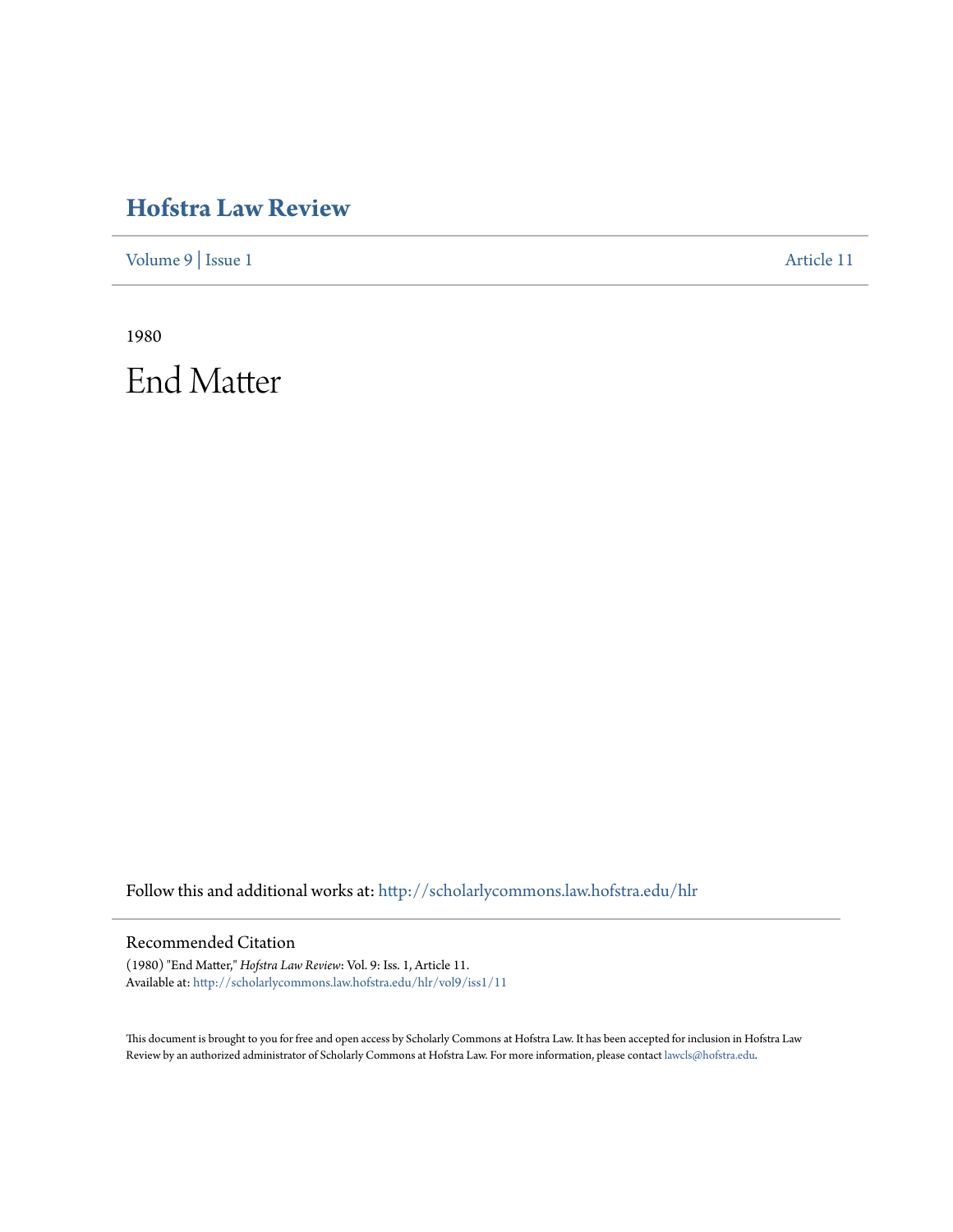et al.: End Matter